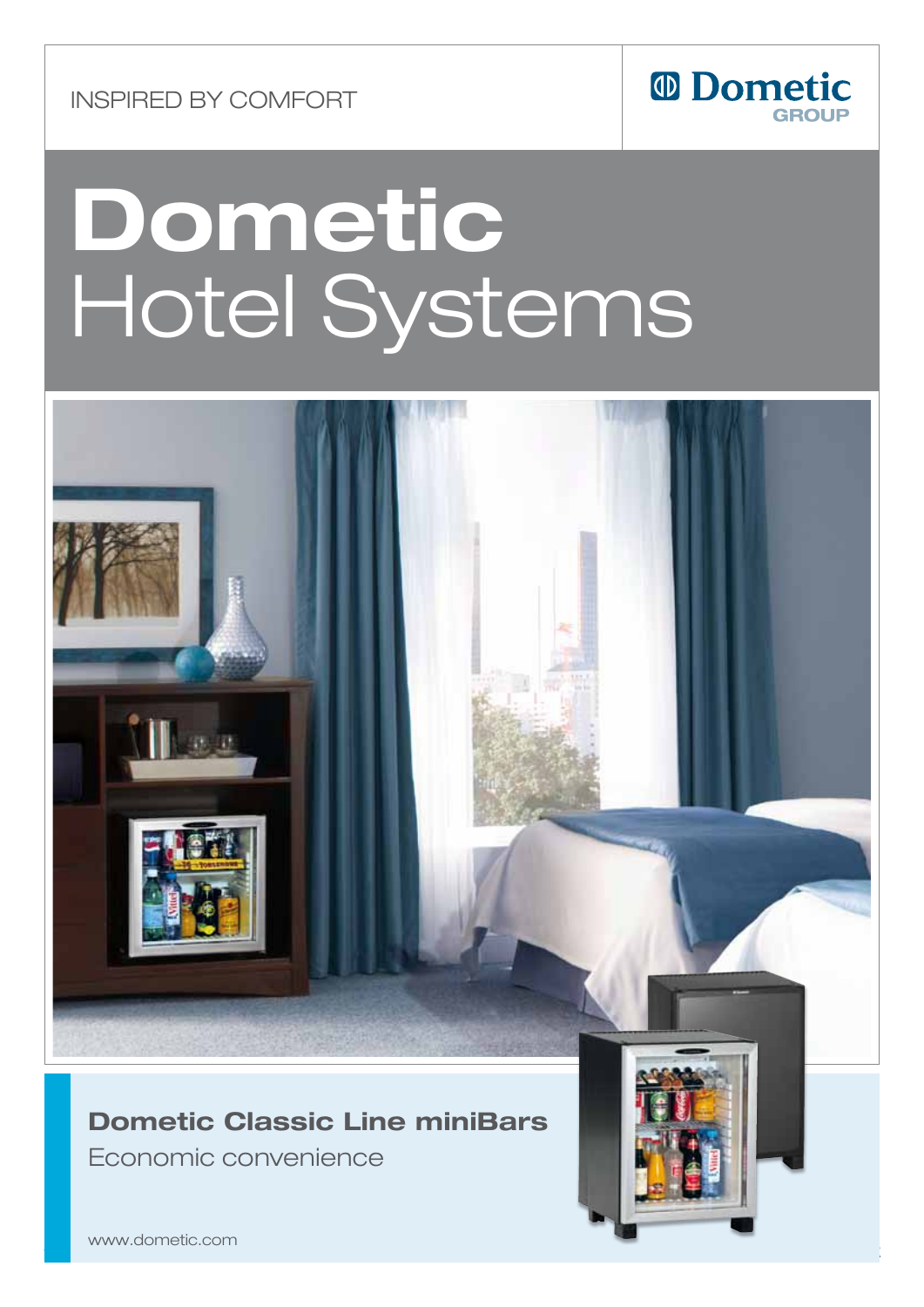

# Dometic Classic Line miniBars Economic convenience

Based on absorption cooling technology, Dometic Classic Line miniBars operate completely noiseless and require no maintenance at all. This characteristic implies making your guests extremely comfortable while keeping your service budget low. Thanks to the patented Fuzzy Logic Energy Control you also benefit from drastic energy savings. Regardless of what you prefer – a glass door model or one with a changeable decor panel, a built-in or free-standing version – the anthracite miniBars of the Classic Line blend harmoniously with any interior. Available in four different sizes – 20-, 30-, 40-, or 60-litre class. Dometic means full satisfaction not only for our customers – investors and hotel managers – but also for your discerning guests. With good reasons Dometic has been the partner of the world's leading hotels for more than 45 years now.

- **Noiseless absorption cooling technology**
- **Fuzzy Logic Energy Control for lower** energy consumption
- Sensor-based cooling unit control (CUC system)
- **Automatic defrost**
- Certified according to ISO 9001 and ISO 14001
- **In compliance with European Energy** Efficiency Regulation 643/2009



Optional extra: LED door opening control system with remote control



Reliable performance: sensor-based cooling unit control (CUC system)



Perfect presentation with energysaving technology: infrared sensor controlled LED interior light



Fuzzy Logic Energy Control: for optimised temperature management and low operating costs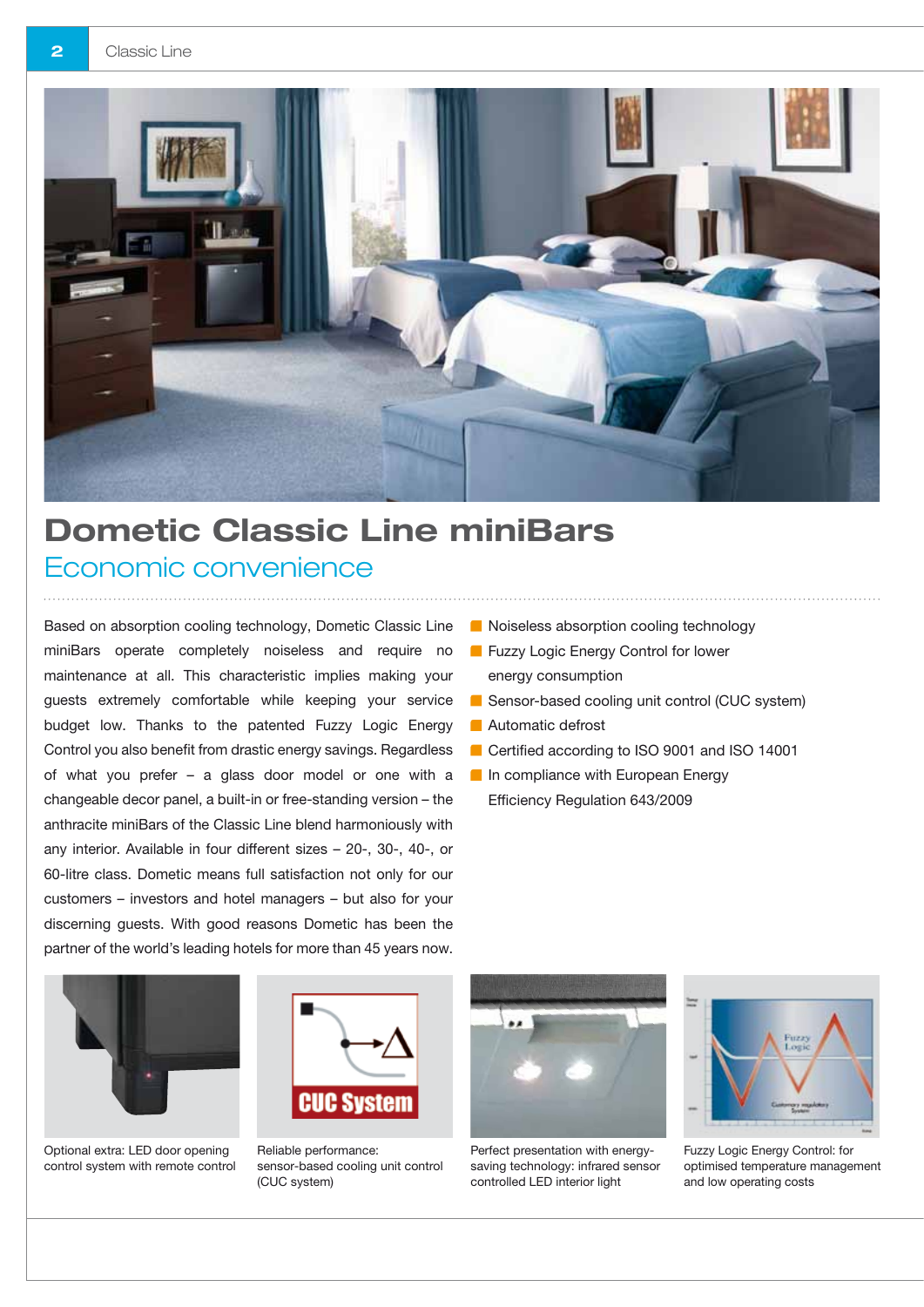### RH 423 LDA 20 L – standard door

Compact and adaptable: the RH 423 LDA can be used as a free-standing miniBar with 38 mm feet, or fitted into a piece of furniture by detaching the lower part of the feet.



#### **Configuration**

1 door rack for mini-bottles with adjustable bottle separators 1 adjustable metal shelf with cut-out for long-neck bottles Infrared sensor controlled LED interior light 38 mm feet (can be reduced to 10 mm)

### RH 423 LDAG 20 L – glass door

Enticing insights: the glass door version. The infrared sensor controlled LED casts an attractive light upon the bar offerings. And, of course, the RH 423 LDAG, too, can be used as built-in or free-standing unit.



#### **Configuration**

1 adjustable metal shelf with cut-out for long-neck bottles Infrared sensor controlled LED interior light 38 mm feet (can be reduced to 10 mm)

#### RH 423 LDA

| <b>Capacity</b> (litre class)                                                                            | 20                                                                             |
|----------------------------------------------------------------------------------------------------------|--------------------------------------------------------------------------------|
| <b>Dimensions</b> ( $H \times W \times D$ mm)                                                            | 463 x 422 x 384 (free-standing)<br>435 x 422 x 384 (built-in)                  |
| <b>Energy Consumption (kWh/24 h) 0.70</b><br>EN 15502; Following EU Directives<br>643/2009 and 1060/2010 |                                                                                |
| <b>Energy Efficiency Index (EEI)</b>                                                                     | D                                                                              |
| <b>Noise Level</b>                                                                                       | 0 dB                                                                           |
| Cabinet                                                                                                  | Built-in or free-standing<br>Anthracite steel cabinet                          |
| Door                                                                                                     | With sliding hinge or decor panel<br>Magnetic door seal<br>Variable door hinge |

#### RH 423 LDAG

| <b>Capacity</b> (litre class)                                                                     | 20                                                                               |
|---------------------------------------------------------------------------------------------------|----------------------------------------------------------------------------------|
| <b>Dimensions</b> ( $H \times W \times D$ mm)                                                     | 463 x 422 x 384 (free-standing)<br>435 x 422 x 384 (built-in)                    |
| Energy Consumption (kWh/24 h) 1.00<br>EN 15502; Following EU Directives<br>643/2009 and 1060/2010 |                                                                                  |
| <b>Energy Efficiency Index (EEI)</b>                                                              | F                                                                                |
| <b>Noise Level</b>                                                                                | 0 <sub>d</sub> B                                                                 |
| Cabinet                                                                                           | Built-in or free-standing<br>Anthracite steel cabinet                            |
| Door                                                                                              | Glass door with aluminium frame and<br>magnetic door seal<br>Variable door hinge |

**Options** 

Lock Handle LED door opening control system with remote control



### *<sup>ID</sup> Dometic*

#### **Options**

Lock Handle Sliding hinge LED door opening control system with remote control Door decor panel



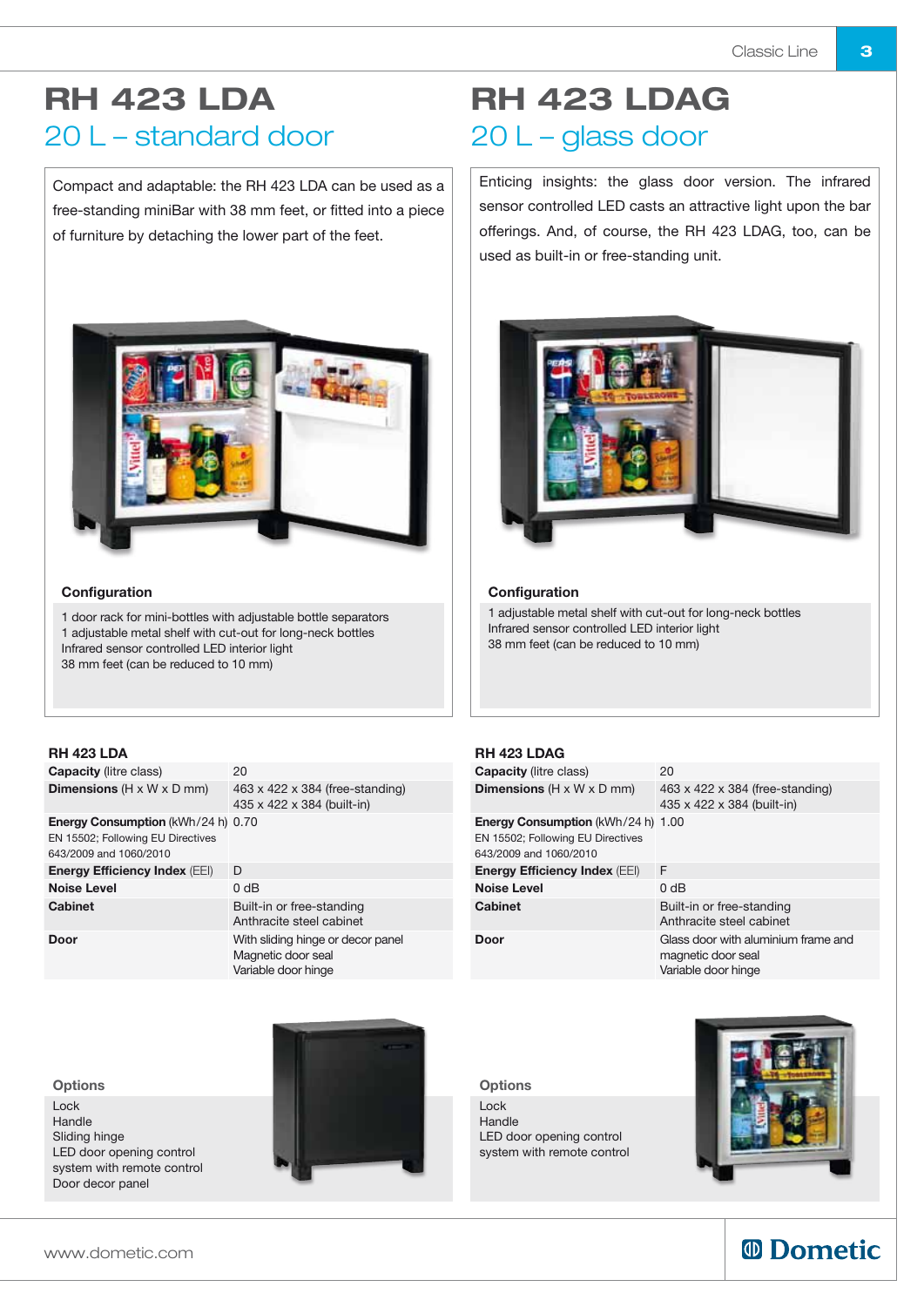# RH 439 LD 30 L – standard door

Cool convenience in the smallest: about 30 litres cooling capacity for your discerning guests. Shelves and door racks for large and small bottles.



#### **Configuration**

1 door rack for mini-bottles adjustable in height and depth 1 door rack for up to 1.5-litre bottles adjustable in depth Both door racks with adjustable bottle separators 2 adjustable metal shelves 38 mm feet (can be reduced to 10 mm) Infrared sensor controlled LED interior light

#### RH 439 LD

| <b>Capacity</b> (litre class)                                                                            | 30                                                                             |
|----------------------------------------------------------------------------------------------------------|--------------------------------------------------------------------------------|
| <b>Dimensions</b> ( $H \times W \times D$ mm)                                                            | $550 \times 380 \times 434$ (free-standing)<br>522 x 380 x 434 (built-in)      |
| <b>Energy Consumption (kWh/24 h) 0.65</b><br>EN 15502; Following EU Directives<br>643/2009 and 1060/2010 |                                                                                |
| <b>Energy Efficiency Index (EEI)</b>                                                                     | D                                                                              |
| <b>Noise Level</b>                                                                                       | 0 <sub>d</sub> B                                                               |
| Cabinet                                                                                                  | Built-in or free-standing<br>Anthracite steel cabinet                          |
| Door                                                                                                     | With decor panel or sliding hinge<br>Magnetic door seal<br>Variable door hinge |



RH 439 LDAG 30 L – glass door

Seductive presentation behind sparkling glass: about 30 litres room for well chilled drinks in bottles and cans. The interior light adds attractive effects. Variable interior for tempting product presentation.



#### **Configuration**

2 adjustable metal shelves Infrared sensor controlled LED interior light 38 mm feet (can be reduced to 10 mm)

#### RH 439 LDAG

| <b>Capacity</b> (litre class)                                                                            | 30                                                                               |
|----------------------------------------------------------------------------------------------------------|----------------------------------------------------------------------------------|
| <b>Dimensions</b> (H x W x D mm)                                                                         | 550 x 380 x 434 (free-standing)<br>522 x 380 x 434 (built-in)                    |
| <b>Energy Consumption</b> (kWh/24 h) 0.92<br>EN 15502; Following EU Directives<br>643/2009 and 1060/2010 |                                                                                  |
| <b>Energy Efficiency Index (EEI)</b>                                                                     | F                                                                                |
| <b>Noise Level</b>                                                                                       | 0 dB                                                                             |
| Cabinet                                                                                                  | Built-in or free-standing<br>Anthracite steel cabinet                            |
| Door                                                                                                     | Glass door with aluminium frame<br>and magnetic door seal<br>Variable door hinge |

**Options** 

Lock Handle LED door opening control system with remote control



**Options** 

Lock Handle

Sliding hinge

Additional door rack for small bottles LED door opening control system with remote control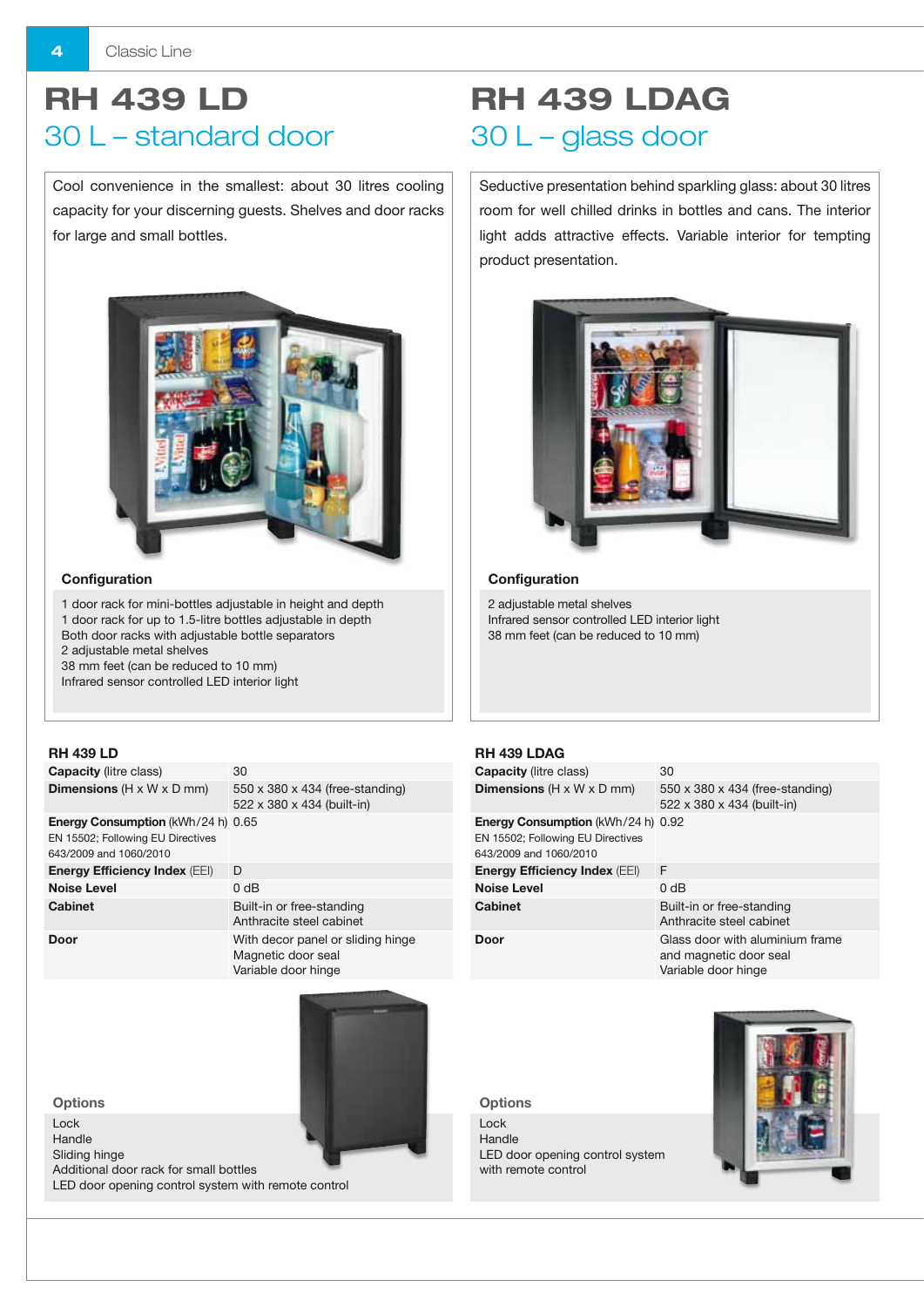### RH 449 LD 40 L – standard door

Compact outside, spacious inside: 40-litre-class miniBar with two door racks and two metal shelves. Tall bottles, small bottles, cans – everything has its place and is attractively presented.



#### **Configuration**

1 door rack for mini-bottles adjustable in height and depth 1 door rack for up to 1.5-litre bottles adjustable in depth Both door racks with adjustable bottle separators 2 adjustable metal shelves Bottle fingers to fix products in bottom door rack 38 mm feet (can be reduced to 10 mm)

Infrared sensor controlled LED interior light

#### RH 449 LD

| <b>Capacity</b> (litre class)                                                                            | 40                                                                             |
|----------------------------------------------------------------------------------------------------------|--------------------------------------------------------------------------------|
| <b>Dimensions</b> ( $H \times W \times D$ mm)                                                            | 580 x 422 x 440 (free-standing)<br>552 x 422 x 440 (built-in)                  |
| <b>Energy Consumption (kWh/24 h) 0.70</b><br>EN 15502; Following EU Directives<br>643/2009 and 1060/2010 |                                                                                |
| <b>Energy Efficiency Index (EEI)</b>                                                                     | D                                                                              |
| <b>Noise Level</b>                                                                                       | 0 <sub>d</sub> B                                                               |
| Cabinet                                                                                                  | Built-in or free-standing<br>Anthracite steel cabinet                          |
| Door                                                                                                     | With decor panel or sliding hinge<br>Magnetic door seal<br>Variable door hinge |

**Options** 

Lock

Handle

Sliding hinge

Additional door rack for small bottles LED door opening control system with remote control

### RH 449 LDAG 40 L – glass door

Elegant, user-minded design: 40-litre-class miniBar with glass door. Two adjustable metal shelves to display a wide selection of miniBar items. Infrared sensor controlled LED interior light. Variable door hinge as standard.



#### **Configuration**

2 adjustable metal shelves 38 mm feet (can be reduced to 10 mm) Infrared sensor controlled LED interior light

#### RH 449 LDAG

| <b>Capacity</b> (litre class)                                                                            | 40                                                                               |
|----------------------------------------------------------------------------------------------------------|----------------------------------------------------------------------------------|
| <b>Dimensions</b> ( $H \times W \times D$ mm)                                                            | 580 x 422 x 440 (free-standing)<br>552 x 422 x 440 (built-in)                    |
| <b>Energy Consumption (kWh/24 h) 1.02</b><br>EN 15502; Following EU Directives<br>643/2009 and 1060/2010 |                                                                                  |
| <b>Energy Efficiency Index (EEI)</b>                                                                     | F                                                                                |
| <b>Noise Level</b>                                                                                       | 0 dB                                                                             |
| <b>Cabinet</b>                                                                                           | Built-in or free-standing<br>Anthracite steel cabinet                            |
| Door                                                                                                     | Glass door with aluminium frame<br>and magnetic door seal<br>Variable door hinge |

Optionen

Lock Handle LED door opening control system with remote control



### *<sup>ID</sup> Dometic*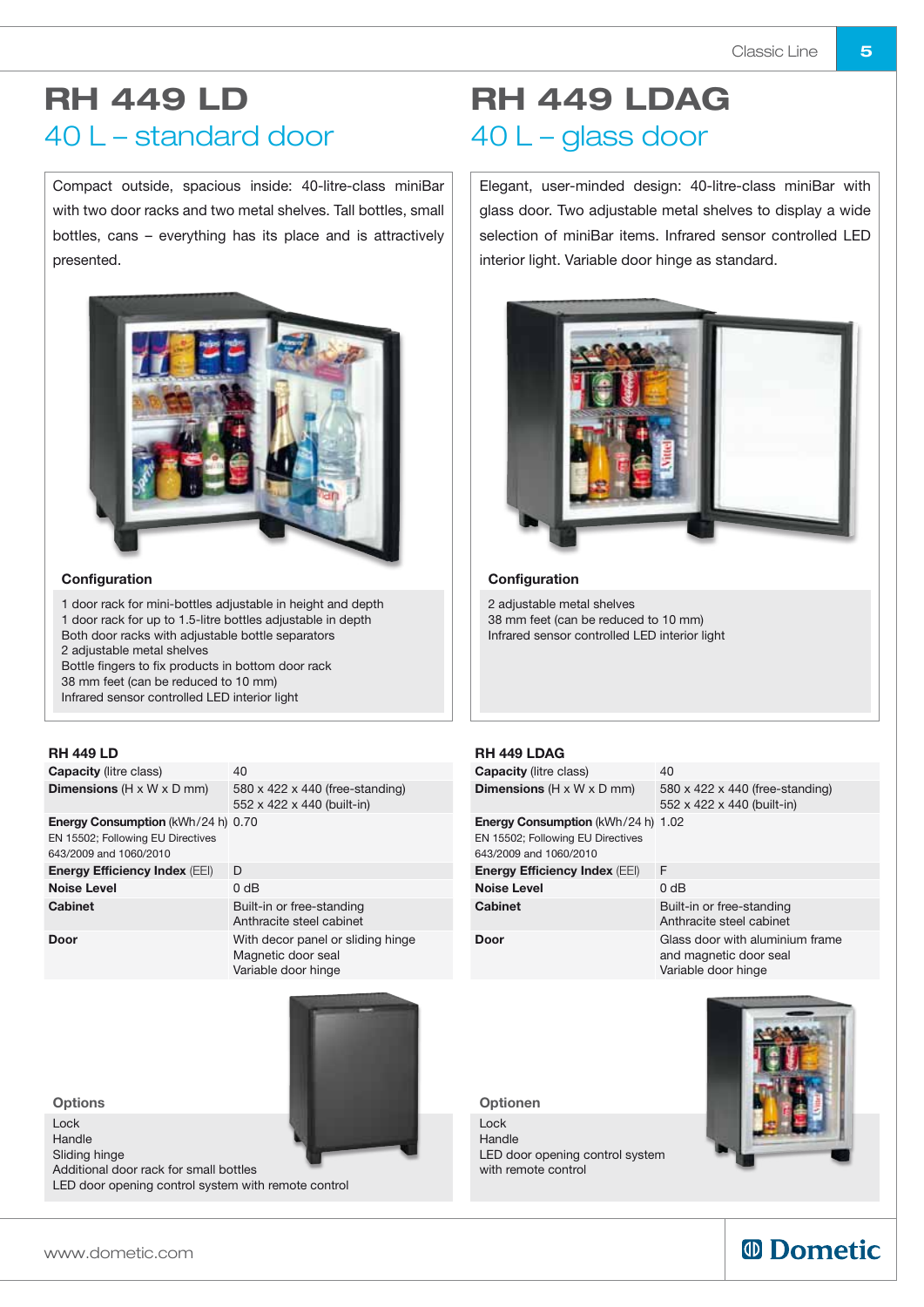### RH 548 LD 40 L – standard door

The new 40-litre-class miniBar in the Dometic Classic Line. Replacement model with matching outside dimensions to old 40 litre minibars.



#### **Configuration**

- 1 door rack for mini-bottles with bottle separators adjustable in height
- 1 door rack for bottles and cans adjustable in depth
- 1 adjustable plastic shelf
- 8 mm feet (for built-in and free-standing)
- Infrared sensor controlled LED interior light

#### RH 548 LD

| <b>Capacity</b> (litre class)                                                                            | 40                                                                             |
|----------------------------------------------------------------------------------------------------------|--------------------------------------------------------------------------------|
| <b>Dimensions</b> ( $H \times W \times D$ mm)                                                            | 554 x 401 x 446                                                                |
| <b>Energy Consumption (kWh/24 h) 0.75</b><br>EN 15502; Following EU Directives<br>643/2009 and 1060/2010 |                                                                                |
| <b>Energy Efficiency Index (EEI)</b>                                                                     | D                                                                              |
| <b>Noise Level</b>                                                                                       | 0 dB                                                                           |
| <b>Cabinet</b>                                                                                           | Anthracite steel cabinet                                                       |
| Door                                                                                                     | With decor panel or sliding hinge<br>Magnetic door seal<br>Variable door hinge |

Direct replacement for: RH 440/340/448/237/137/437 RA 138 A



Lock Sliding hinge Additional door rack for mini-bottles with separators



# RH 569 LD 60 L – standard door

The new 60 liter class miniBar in the Dometic classic line range. More than enough space to display a wide selection of minibar items.



#### **Configuration**

1 door rack fo mini-bottles with bottle separators adjustable in height 1 door rack for up to 1.5-litre bottles, adjustable in depth 2 adjustable metal shelves Bottle fingers to fix products in bottom door rack

8 mm feet (for built-in and free-standing) Infrared sensor controlled LED interior light

#### RH 569 LD

| <b>Capacity</b> (litre class)                                                                            | 60                                                                             |
|----------------------------------------------------------------------------------------------------------|--------------------------------------------------------------------------------|
| <b>Dimensions</b> ( $H \times W \times D$ mm)                                                            | 560 x 486 x 484                                                                |
| <b>Energy Consumption (kWh/24 h) 0.85</b><br>EN 15502; Following EU Directives<br>643/2009 and 1060/2010 |                                                                                |
| <b>Energy Efficiency Index (EEI)</b>                                                                     | F                                                                              |
| <b>Noise Level</b>                                                                                       | 0 <sub>d</sub> B                                                               |
| Cabinet                                                                                                  | Anthracite steel cabinet                                                       |
| Door                                                                                                     | With decor panel or sliding hinge<br>Magnetic door seal<br>Variable door hinge |

**Options** Lock Handle Sliding hinge Additional door rack for mini-bottles with separators

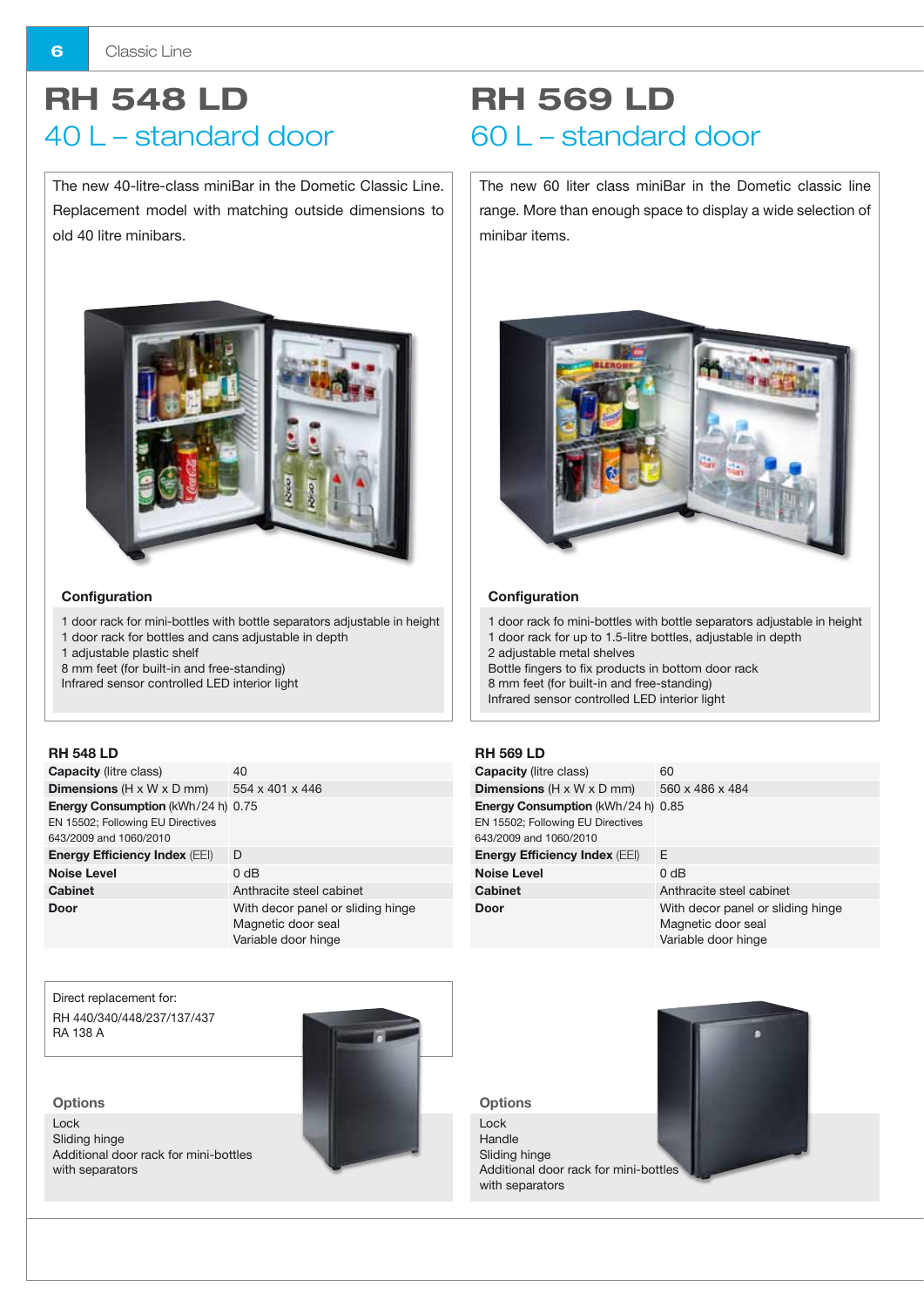



# Dometic miniBars How to provide proper ventilation

Correct ventilation is essential for the proper cooling performance of a built-in miniBar.

During the cooling process heat is generated at the condenser fins on the rear of the unit, which must be dissipated to the outside with sufficient airflow.

If there is not enough space for the air to leave, the cooling performance will drop down and the energy consumption will

rise. Inadequate ventilation can also impair the miniBar's longevity.

To get the best performance the miniBar needs at least 200 cm2 free air inlet and this space should be kept until the air outlet.

Behind the rear border part please leave a minimum distance of 20 mm to the furniture wall.



### *<sup>ID</sup> Dometic*